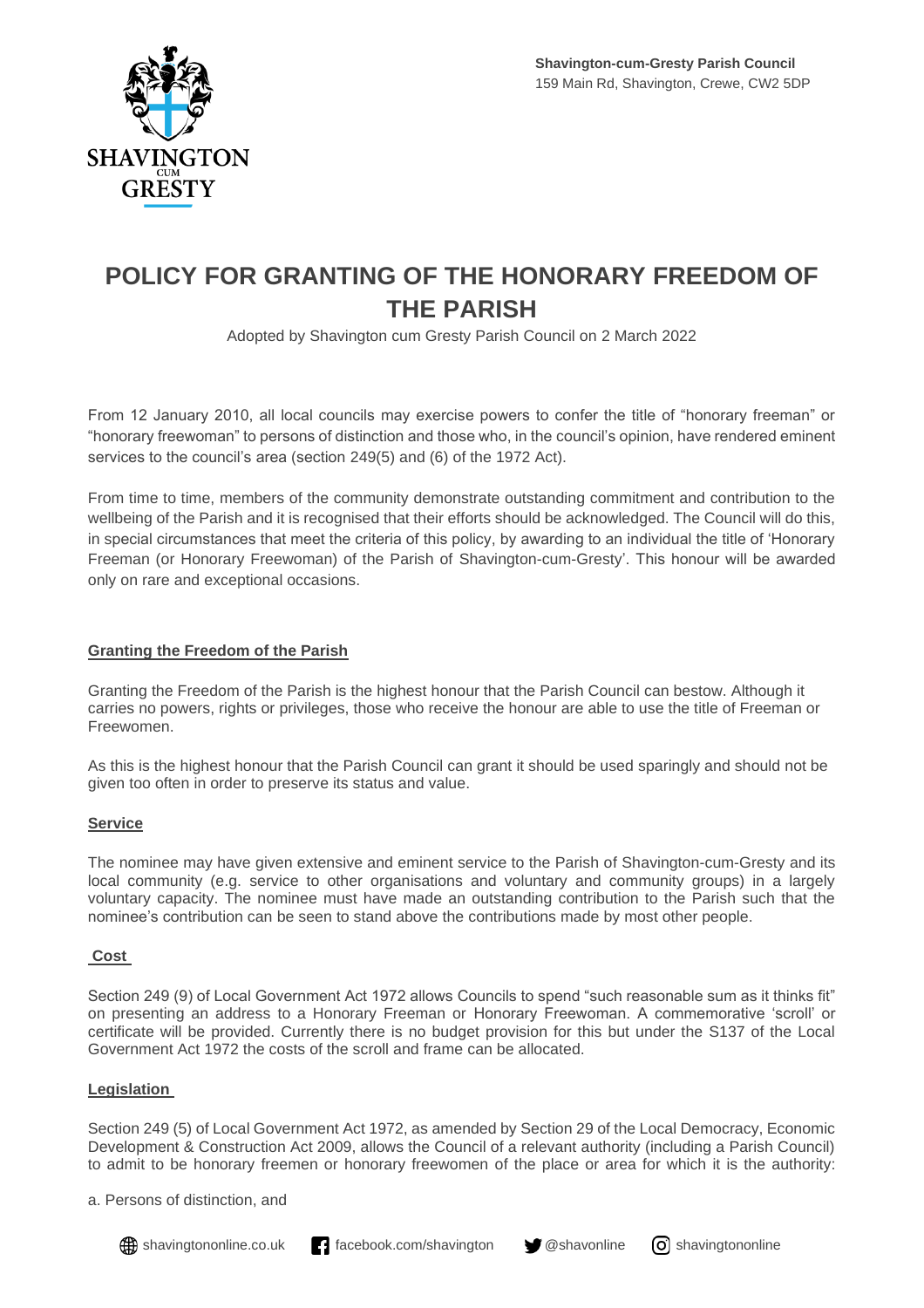

b. Persons who have, in the opinion of the authority, rendered eminent service to that place or area.

A resolution must be passed:

a. At a meeting of the Parish Council that has been convened especially for the purpose and where notice of the object of the meeting to pass a motion relating to the granting of the award has been given; and

b. By not less than two-thirds of the members of the Council who vote on it.

### **Procedure for Granting of Freedom of Shavington-cum-Gresty**

Any Parish Councillor may nominate to the Council individuals, who in their opinion, have rendered eminent services to the Parish and who should be considered to be granted the Freedom of the Parish.

A member of the public may petition any Parish Councillor to nominate an individual to the Council individuals for consideration.

Individuals who have profited from their service would not normally be eligible, however this is subject to the discretion of the Council.

The nomination for the Honorary title will be considered at the next Ordinary Meeting of the Council. The agenda item will be discussed in private, and the public and press will be excluded. The name(s) of the individual(s) must not appear in the agenda or minutes of the meeting. The following procedure shall be adopted:

- 1. The Chair shall open the agenda item and remind the Members of this Policy Document giving guidance on those criteria for suitable nominations.
- 2. The Chair shall invite the Member(s) ('the sponsor) to present the application for nomination. The Member(s) of the Council making a nomination for the Honorary title should be able to demonstrate to the Council that the nominee has given extensive and eminent service to the Parish of Shavington-cum-Gresty and its local community
- 3. The Chair shall invite all Members to discuss and debate the merits of the nomination.
- 4. The Chair shall then invite the Council to pass a resolution in support of convening a meeting especially for the purpose of passing a motion relating to the granting of the award.

The Chair (or another nominated Councillor) shall prior to the issuing of the meeting calling notice for the purpose of passing a motion relating to the granting of the award, informally enquire with the proposed individual as to:

- 1. whether or not they are prepared to accept such an award.
- 2. whether they are aware of any reason that their acceptance of the award may, or could be considered by a reasonable third-party, to bring the parish or the Parish Council into disrepute.

The Parish Council will convene a meeting of the Council especially for the purpose, and where notice of the object of the meeting to pass a motion relating to the granting of the award to a specific individual(s) has been given. The following procedure shall be adopted:

1. The Chair shall open the meeting and remind the Members of this Policy Document which gives guidance on the criteria for suitable nominations.